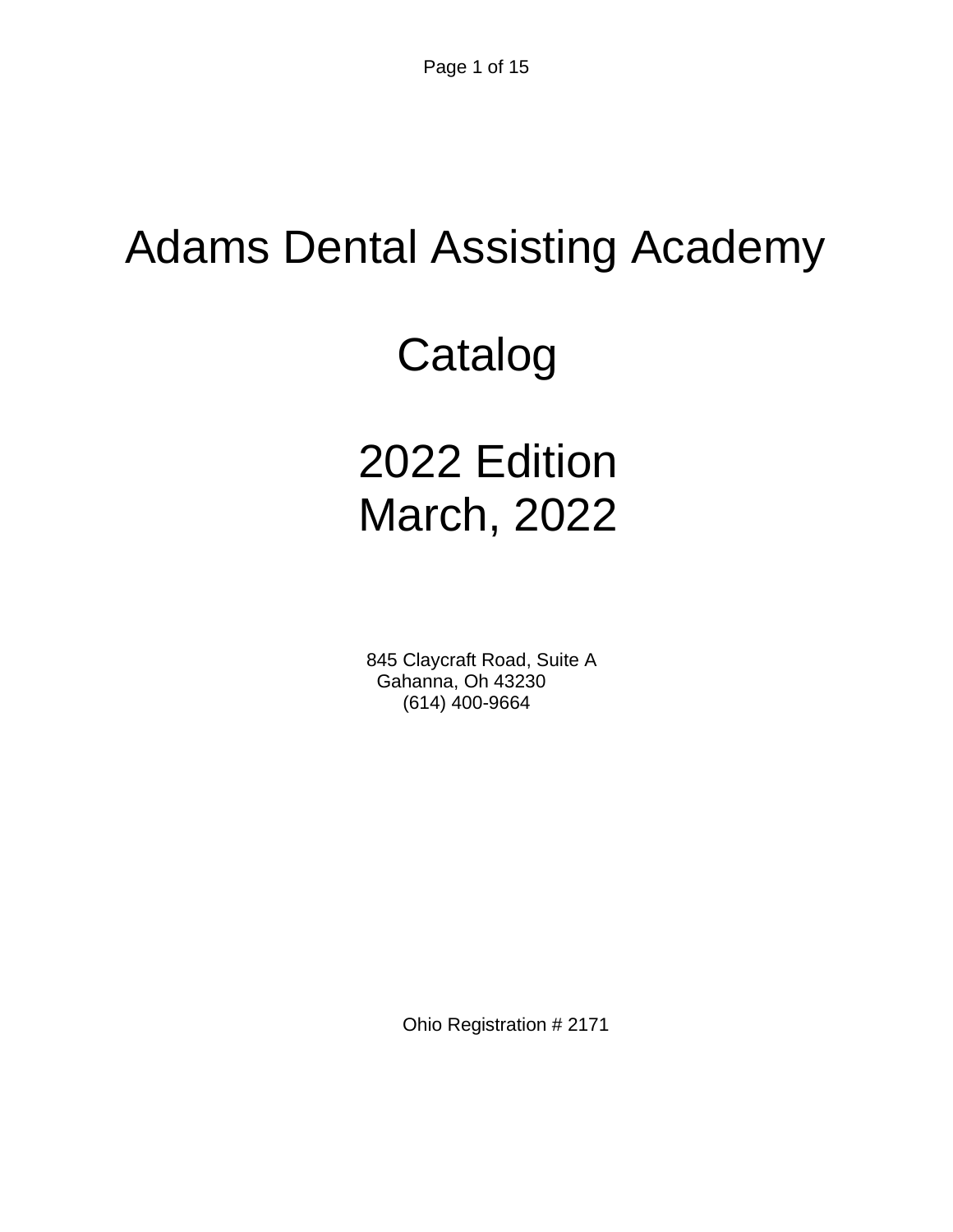#### **Adams Dental Assisting Academy**

This catalog provides basic information about classes offered by the Adams Dental Assisting Academy, including student requirements and financial policies.

#### **Educational Services**

Overall Program Objectives: Adams Dental Assisting Academy is an adult dental assisting program, that will prepare the students to sit for the AMT exam. The program will also prepare the student for an entry level dental assisting job. Focusing on professionalism in the field of dental assisting.

#### **Type of Instruction**

Adams Dental Assisting Academy conducts classes with at least one instructor. We do not offer correspondence programs.

#### **Mission Statement**

"Helping students achieve their goals, one dream at a time."

| Page                                      | <b>Contents</b>                                                                                                                                                                                                         |
|-------------------------------------------|-------------------------------------------------------------------------------------------------------------------------------------------------------------------------------------------------------------------------|
| 2                                         | Index                                                                                                                                                                                                                   |
| 4                                         | Courses                                                                                                                                                                                                                 |
| 5                                         | <b>Entrance Requirements</b>                                                                                                                                                                                            |
| 5<br>5<br>6<br>5<br>6<br>7<br>7<br>8<br>8 | Academic Responsibilities<br><b>Academic Progress</b><br>Grading<br><b>Progress Policy</b><br><b>Course Repetition</b><br>Course Incomplete<br><b>Tuition and Fees</b><br><b>Payment Policy</b><br><b>Refund Policy</b> |
| 10                                        | <b>Attendance Policy</b>                                                                                                                                                                                                |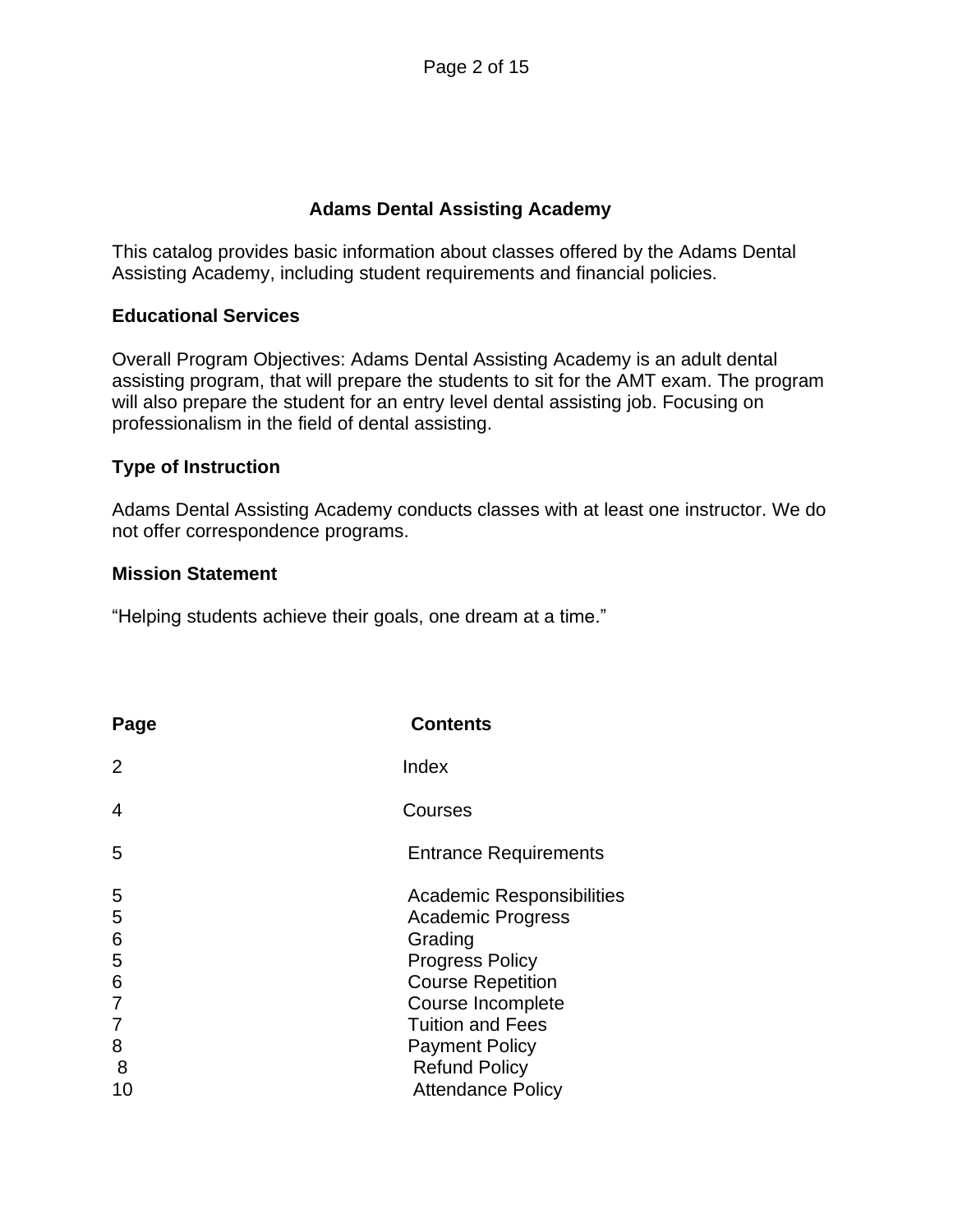| 10 | Non-attendance                 |
|----|--------------------------------|
| 10 | Withdrawal                     |
| 10 | <b>Student Conduct</b>         |
| 11 | Dismissal Policy               |
| 11 | Reentrance                     |
| 11 | <b>Grievance Policy</b>        |
| 12 | <b>Program/Faculty Changes</b> |
| 12 | <b>Placement Assistance</b>    |
| 13 | Location                       |
|    | <b>Tuition Assistance</b>      |
| 13 | Certification                  |
| 13 | CEU'S                          |
| 13 | <b>Transfer Credits</b>        |
| 13 | Biography                      |
| 13 | <b>Academic Calendar</b>       |
|    |                                |

Adams Dental Assisting Academy is a program that specializes in preparing students for the AMT exam.

A general dental assistant, prepares and assists the dentist in the following areas. Patient education, Chair-side and Sterilization. In this program the students will have a hands-on approach in the following areas: CPR, Anatomy, Radiology, Instrument I.D, Sterilization, Oral Hygiene, Lab and Chair-Side.

#### **Curriculum\_\_\_\_\_\_\_\_\_\_\_\_\_\_\_\_\_\_\_\_\_\_\_\_\_\_\_\_\_\_\_\_\_\_\_\_\_\_\_\_\_\_\_\_\_\_\_\_\_\_\_\_\_\_\_\_\_\_\_\_**

**\_\_\_\_\_\_\_**

| Program | <b>Description</b>                                                                    | Hours           |
|---------|---------------------------------------------------------------------------------------|-----------------|
|         | <b>Dental Assisting Study</b><br><b>Dental Assisting Lab</b><br>Classroom hours total | 54<br>54<br>108 |

**Dental Assisting Study**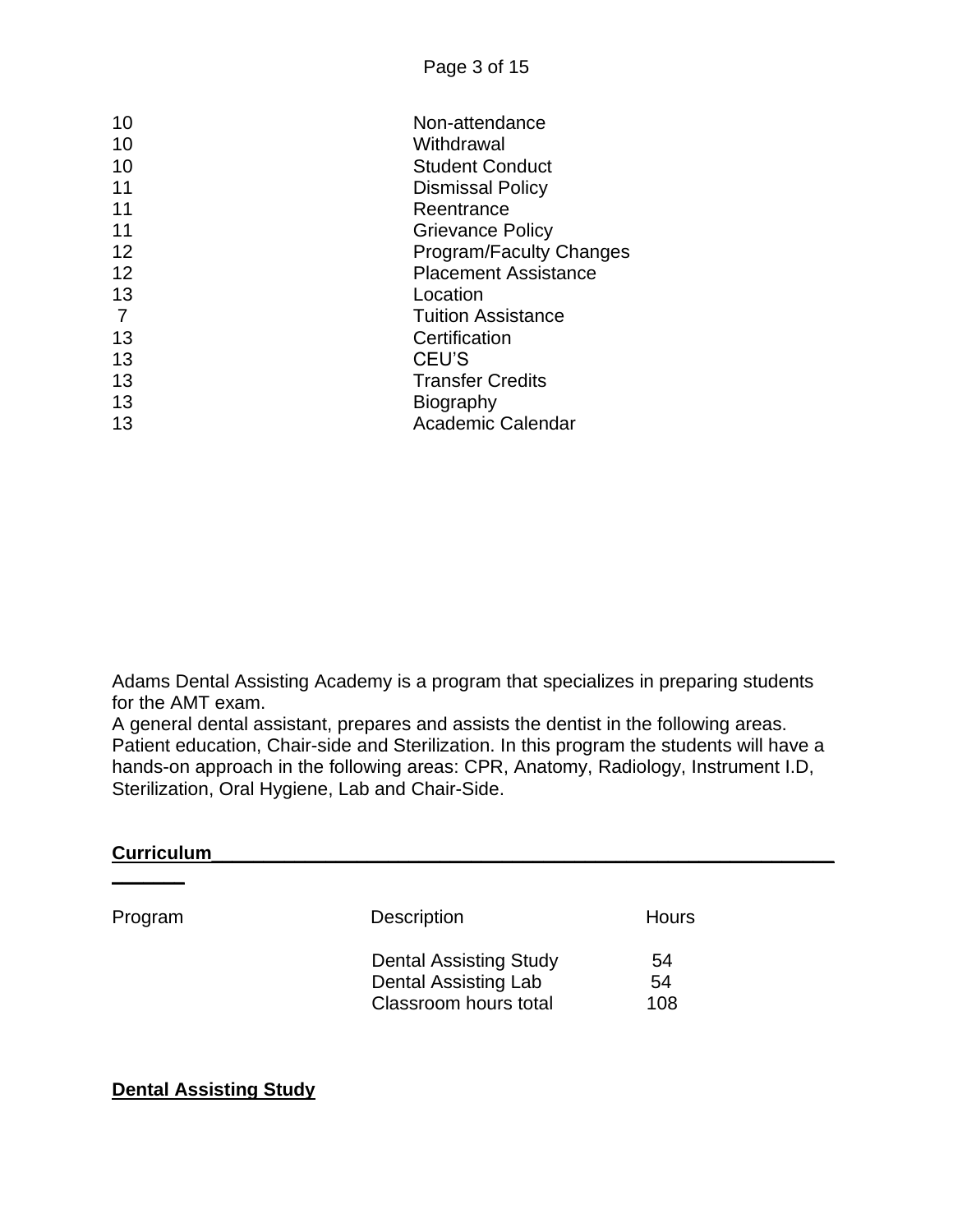- 1. Introduction to the dental profession.
- 2. Oral health and preventive techniques.
- 3. General anatomy and physiology.
- 4. Tooth morphology, being able to distinguish primary teeth from permanent.
- 5. Infection control and how it relates to the dental assistant and patient.
- 6. Introduction to dental radiography and equipment.
- 7. Emergency management, the dental assistant's role in emergency care.
- 8. Professionalism as a dental assistant, employment strategies.

#### **Dental Assisting Lab**

- 1. Routine preparedness for the dental team members.
- 2. The treatment rooms and dental equipment.
- 3. Instrument transfer and maintaining the operating field.
- 4. Instruments for basic chair-side procedures.
- 5. Biological effects of radiation.
- 6. Mounting radiographs and recognizing common radiographic errors.
- 7. Restorative and laboratory materials and techniques.
- 8. Professional conduct during employment/employment search.

#### Graduation Requirements

- 1. Complete and pass all practical and written exams.
- 2. Complete documented work and course work within school guidelines. A grade of "C" or higher is required for all exams and course work.
- 3. Comply with Student Policies and Regulations.
- 4. Complete and pass 7 hour Radiology course, provided by the Columbus Dental Society.
- 5. Complete and pass CPR course.
- 6. Complete Hepatitis B vaccine series and or show proof of immunity.
- 7. Payment in full of tuition and all other fees included.

## **Policies And Regulations For Students**

## **Admission**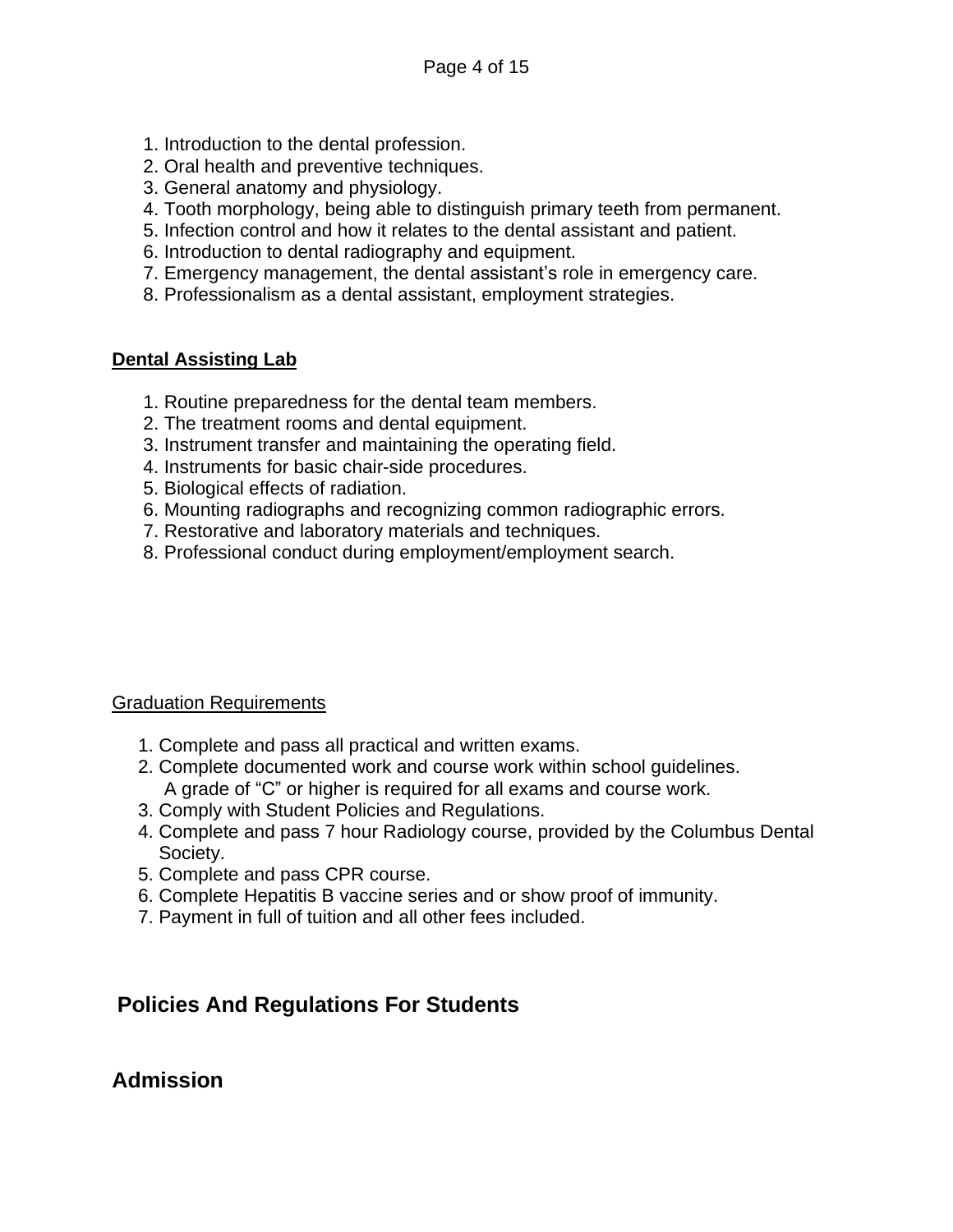## **Philosophy**

To find and enroll students who demonstrate a serious desire to learn and apply the fundamentals of professionalism to the dental assisting field.

## **Entrance Requirements**

- 1. Minimum age for admission to the dental assisting program is 18. Applicants should have a high school diploma or GED.
- 2. All applicants must complete an enrollment application and submit it to Adams Dental Assisting Academy, 845 Claycraft Road, Suite A Gahanna, Ohio 43230
- 3. Admission into the Adams Dental Assisting Academy will be considered after evaluation of the entrance application.
- 4. Adams Dental Assisting Academy does not discriminate on the basis of gender, race, age, religion, sexual preference, handicap or national origin.
- 5. Enrollments are accepted anytime prior to the start of a new class.

## **Student Academic Responsibilities**

The duration of each Academy program is based upon the student taking, completing, and passing each course at the time the course is offered. Failure of a course, withdrawal from a course, and/or leaves of absence will increase the length of time necessary to complete a program and therefore increase the cost of attendance.

## **Standards of Academic Progress**

 A record of grades and other appropriate information is kept in each student's permanent record. Students are expected to meet the minimum standards as outlined in the school's satisfactory progress statement. Students who fall below the minimum will be reviewed by the Director and provided assistance if need is determined.

 For students who continue below the minimum standard one of the following actions will be taken:

- 1. Modify the student's program
- 2. Provide academic assistance
- 3. Academic dismissal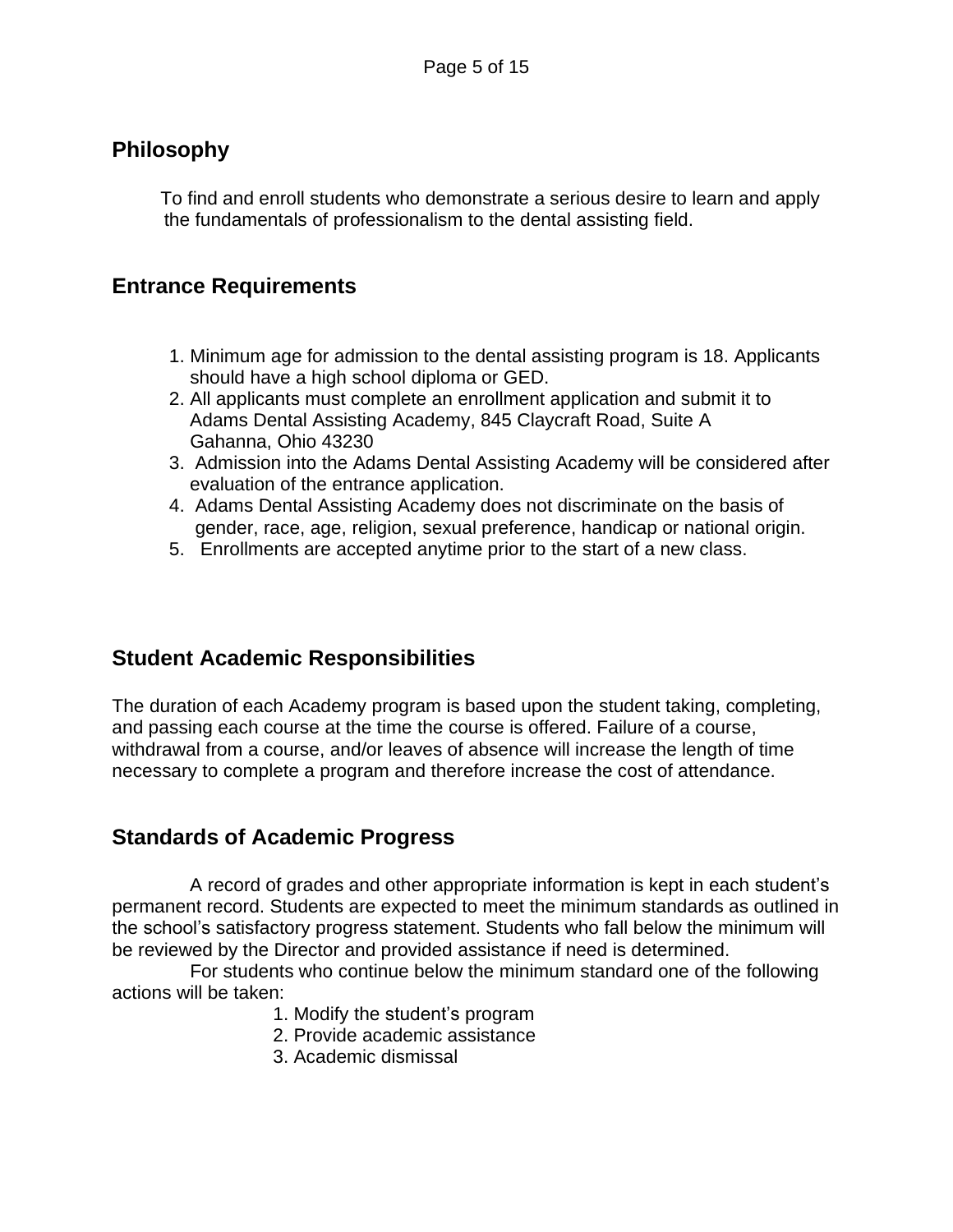## **Grading**

 The record of a student's work is entered and reported according to the following grades:

| <b>Academic Courses</b> |              |  |
|-------------------------|--------------|--|
| Grade                   | <b>Score</b> |  |
|                         |              |  |
|                         |              |  |
| A                       | 92-100       |  |
| B                       | 82-91        |  |
| C                       | 72-81        |  |
| D                       | 80-71        |  |
| F                       | 70 and below |  |
| <b>INC</b>              | Incomplete   |  |
| WD                      | Withdrawal   |  |

A grading period is defined as one (1) term.

## **Satisfactory Progress Policy**

 Evaluation sessions are part of each program schedule. Instructors use a variety of methods, including observation, interview and testing, to determine student progress. Students receive number (100 percent or less) grades on the course tests and assignments. Grading criteria includes exams, written and practical assignments, hands on skills and class participation and attendance. A minimum grade of 72% is required to successfully complete each course. Exams or assignments missed or failed must be made up within 14 days. Students making unsatisfactory progress are given options to improve skills. These options include attendance at additional classes, tutorials and practice supervision.

## **Course Repetitions**

 A student must repeat any course in which the student fails to meet the requirements of that course. Repeated courses that are satisfactorily completed may have that grade replace the previous failed grade and the hours count as earned. Full fees must be paid for each individual course repeated.

## **Course Incomplete**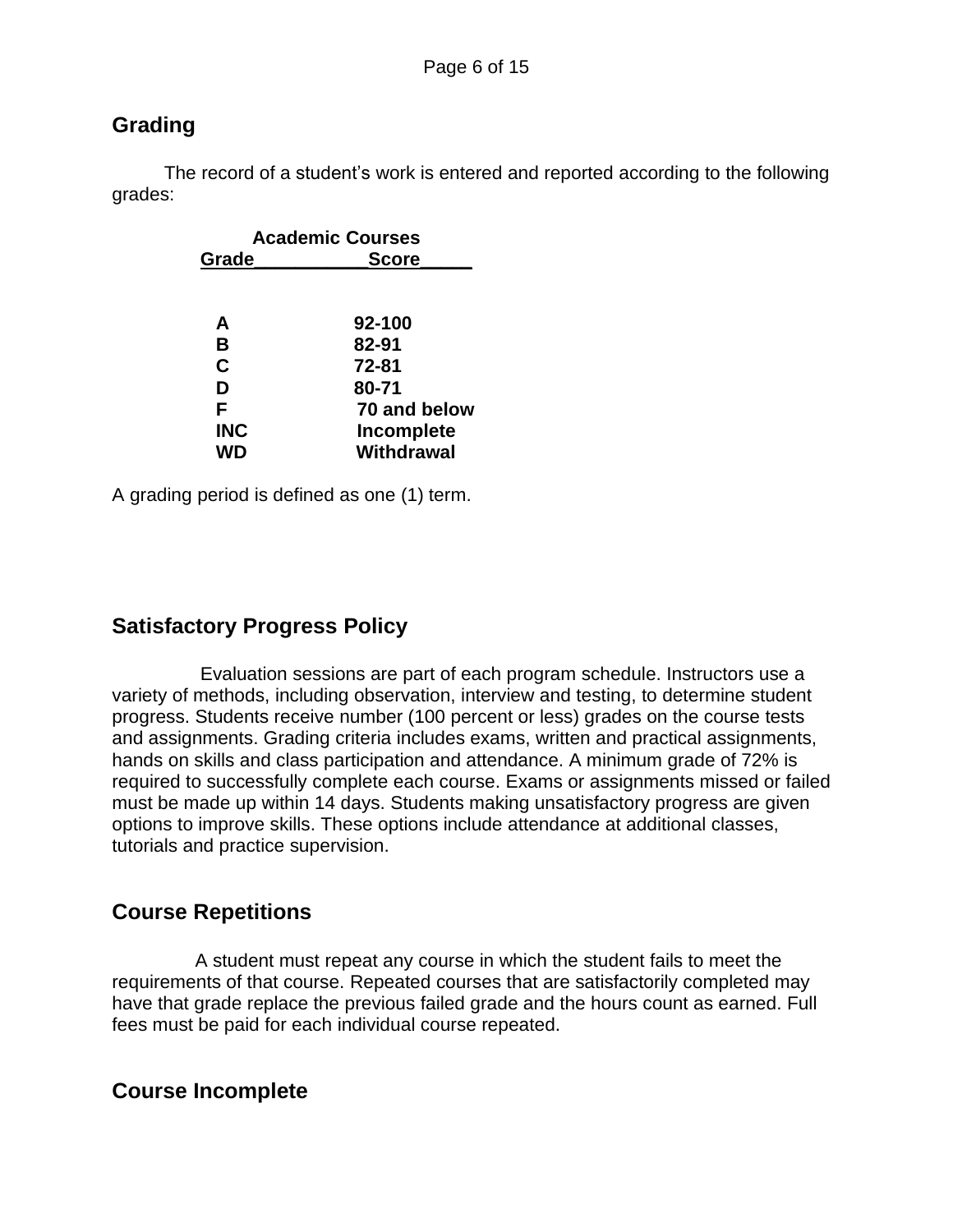Incompletes will be given to any student who does not fulfill the requirements of a course by the end of the quarter in which they are enrolled. A grade will be substituted for the incomplete if the student successfully completes the work in the period stipulated will result in a failing grade.

## **Graduation Requirements**

- 1. Complete and pass all practical and written exams.
- 2. Complete documented work and course work within school guidelines.
- 3. Comply with Student Policies and Regulations.
- 4. Complete and pass 7 hour Radiology course provided by the Columbus Dental Society.
- 5. Receive and complete the Hepatitis B Adult Series of vaccines or show proof of immunity.
- 6. Payment in full of tuition and all other fees incurred.

## **Fees**

## **Registration Fee**

The registration fee for the program is \$75.00.

## **Tuition Fee**

For students enrolling 2020:

 Tuition fee for Dental Assisting is: \$4,000.00 All supplies including textbook, CPR and AMT exam fee are included.

#### *Tuition is charged for repeated courses.*

To receive the Adams Dental Assisting Academy certificate the student must successfully complete the program. Cost for the program of Adams Dental Assisting Academy in dental assisting is \$3,925.00 ,the registration fee of \$75.00 for a total of \$4,000.00 for students enrolled as of March18, 2022.

## **Additional Fees or Expenses**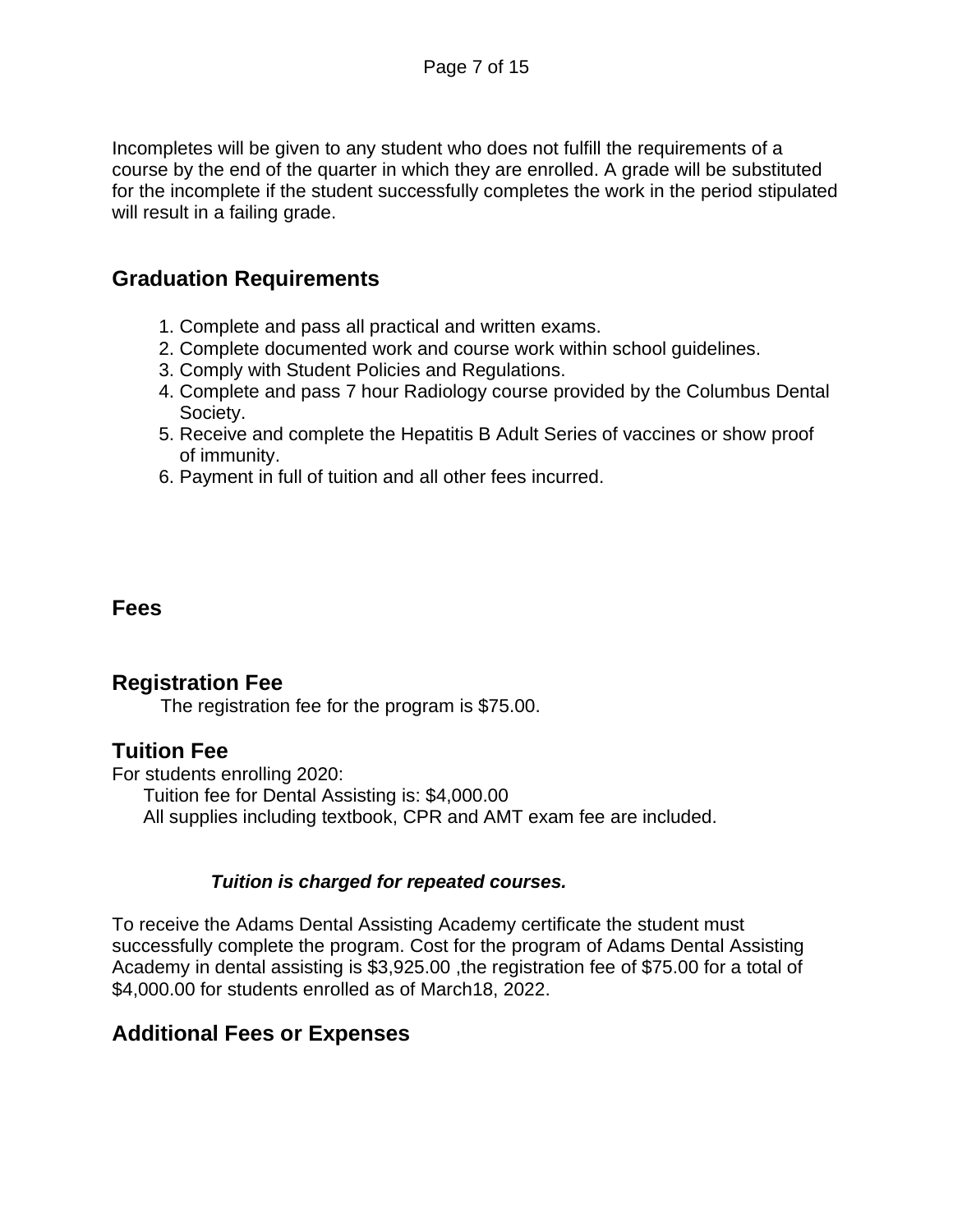All students are required to receive the Hepatitis B series adult vaccine and or show proof of immunity. As of March 18, 2022 the normal fee is \$89.99 per dose and you are required to receive a 3 dose series.

 All students are responsible to apply for the Radiology certificate , as of March 18, 2022 that application fee is \$25.00.

 All students are required to wear black scrub bottoms and white lab coat. As of March 18, 2022, the price of a white lab coat on average is \$30.00 and black scrub bottoms \$30.00.

 All students are required to have a BCI background check, as of March 18,2022. The application fee is \$30.00

## **Purchase of Bookstore Items**

Purchase of any required books will be supplied (loaned) to the student. Purchase of additional scrubs and lab coat not supplied may be made elsewhere.

## **Tuition and Fee Changes**

Adams Dental Assisting Academy reserves the right to change the tuition and fee charges listed in this catalog. A student will not be subject to any increases announced after the date of that student's enrollment. Current prices are available from the Academy upon request.

## **Billing and Payment**

Tuition is due by the 15 of each month. The first installment of \$1,375.00 is due the first day of class and the remainder balance will be broken up into 3 equal payments of \$875.00 and the last payment must be made before the student graduates. A 10% discount will be given for cash payments.

**Refund Policy** (Ohio Administrative Rule 332-1-10)

The refund policy outlined below will be adhered to by Adams Dental Assisting Academy.

- **1.** If the enrollment application is not approved, all payments to the school will be refunded.
- **2.** Applicants who cancel their enrollment within five (5) days of signing this agreement will have all fees refunded. Students who cancel after five (5) days but prior to attendance will be refunded all but \$75 of the registration fee. Once the student has started school, the registration is not refundable.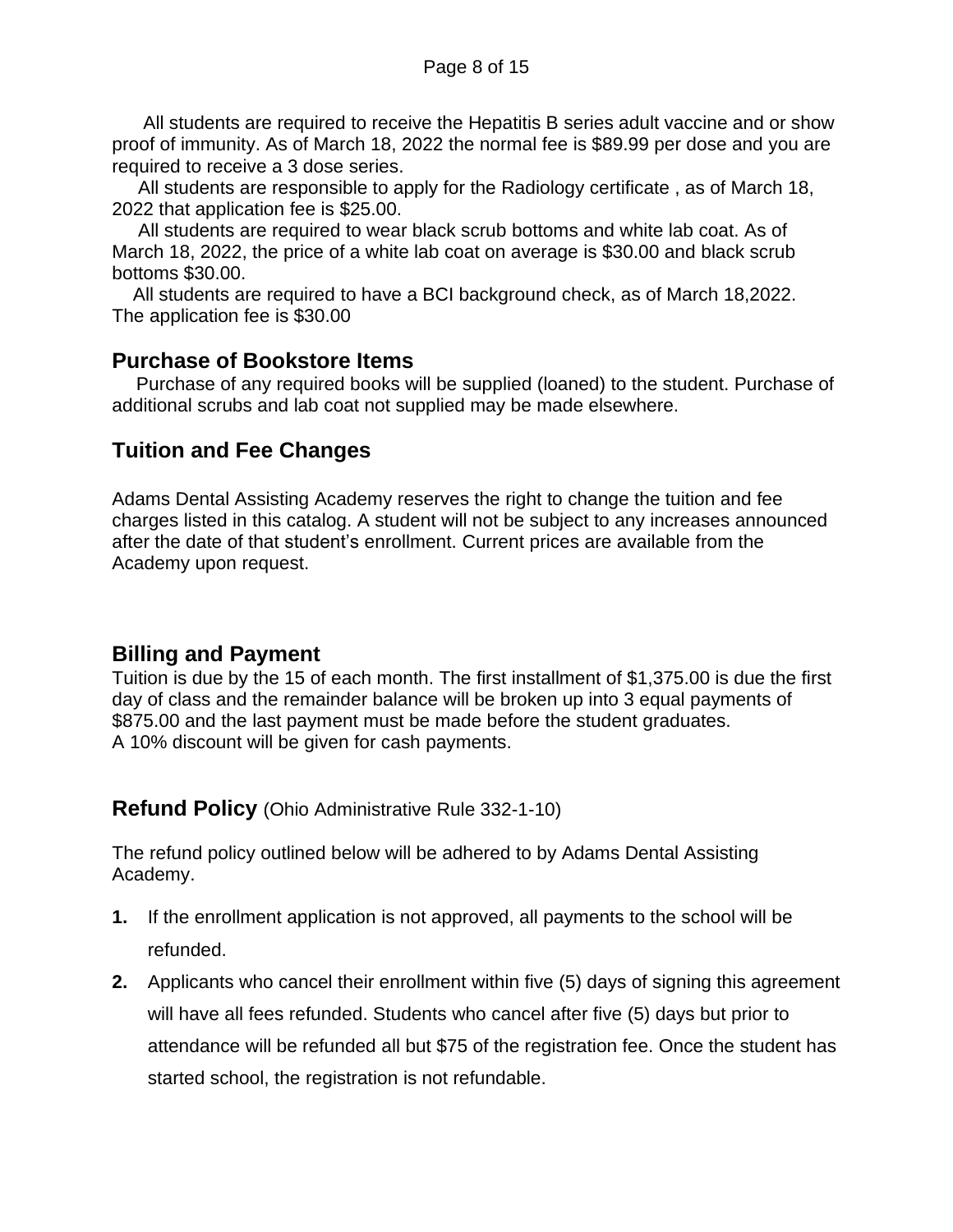- **3.** If a student withdraws the date of withdrawal shall be the last date of recorded attendance.
- **4.** The registration fee and the cost of any books or supplies purchased are not refundable once the student begins school.
- **5.** Refunds shall be made within 30 days of official withdrawal or 30 days of the date of determination of withdrawal if the student does not officially withdraw.
- **6.** Tuition refund is based upon the payment of the full amount of the tuition fee.
- **7.** If a student withdraws during a term, partial refunds of tuition will be made on a declining basis, depending on the length of time a student has remained enrolled. The following schedule of refunds applies to tuition charges only:

## **Tuition Refund Schedule**

Ohio Administrative Rule 332-1-10-6B

- **A.** A student who starts class and withdraws before the academic term is fifteen per cent completed will be obligated for twenty-five per cent of the tuition plus the registration fee.
- **B.** A student who starts class and withdraws after the academic term is fifteen per cent completed but before the academic term is twenty-five per cent completed will be obligated for fifty cent of the tuition plus the registration fee.
- **C.** A student who starts class and withdraws after the academic term is twenty-five per cent completed but before the academic term is forty per cent completed will be obligated for seventy-five per cent of the tuition plus the registration fee.
- **D.** A student who starts class and withdraws after the academic term is forty per cent complete will not be entitled to a refund of the tuition and fees.

## **Student Financial Responsibility**

Students are responsible for any financial obligations incurred while attending Adams Dental Assisting Academy. No certificate will be issued to any student who owes tuition or any other fees to Adams Dental Assisting Academy.

## **Attendance Policy**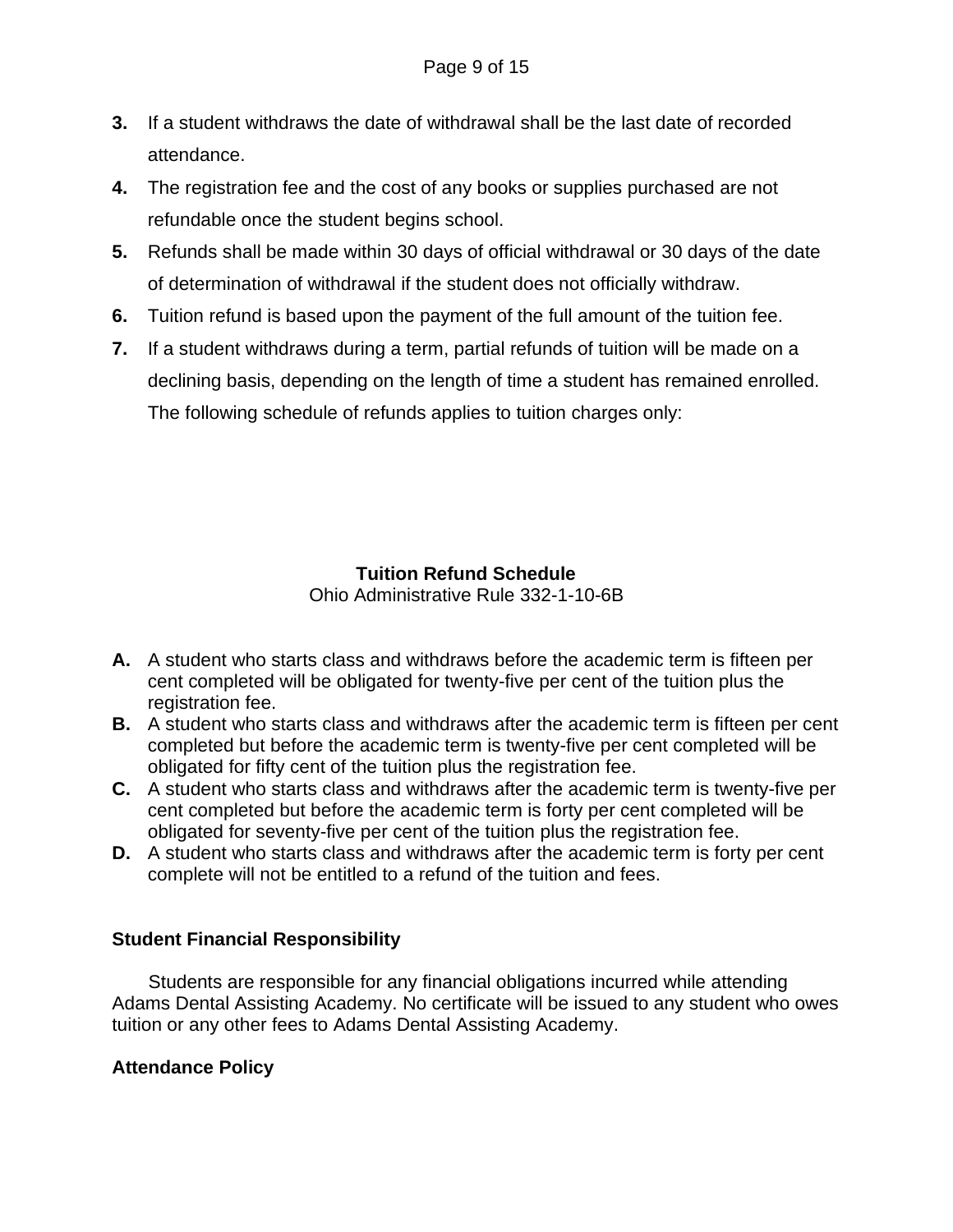Absence at more than 5% of the regularly scheduled course sessions will result in the student receiving an incomplete in that course, until such time as the material missing has been satisfactorily completed. We will work with students to accommodate schedule problems, including providing make-up options. Tardiness is also documented. Excessive tardiness or absences are cause for dismissal from school. Leave of absence not granted.

#### **Non-attendance**

 Any student who misses four (4) consecutive class sessions is considered to have officially withdrawn from the school.

#### **Withdrawal**

Any applicant or student wishing to permanently terminate enrollment must submit a written or oral statement of intent to a school official. If withdrawing up to three days prior to the beginning of class a full refund is issued, less any non-refundable enrollment fees. After that date see the refund schedule to determine the amount of tuition refunded.

#### **Student Conduct**

Positive ethical behavior is expected of all students while enrolled in any program. Students must follow all school policies which include:

 1. Students are prohibited from using, possessing, exchanging, selling, and/or distributing controlled substances (illegal drugs) and/or the unlawful use of alcohol while on school premises or engaged in any school activity.

 2. Students are prohibited from coming to school or engaging in any course requirement while under the influence of alcohol or illegal drugs.

 3. No firearms, knives or weapons are permitted on Adams Dental Assisting Academy property.

- 4. Academic honesty.
- 5. Respect personal property.
- 6. Follow the attendance policy.
- 7. Be on time for classes.
- 8. Proper behavior and courtesy are expected of students at all times.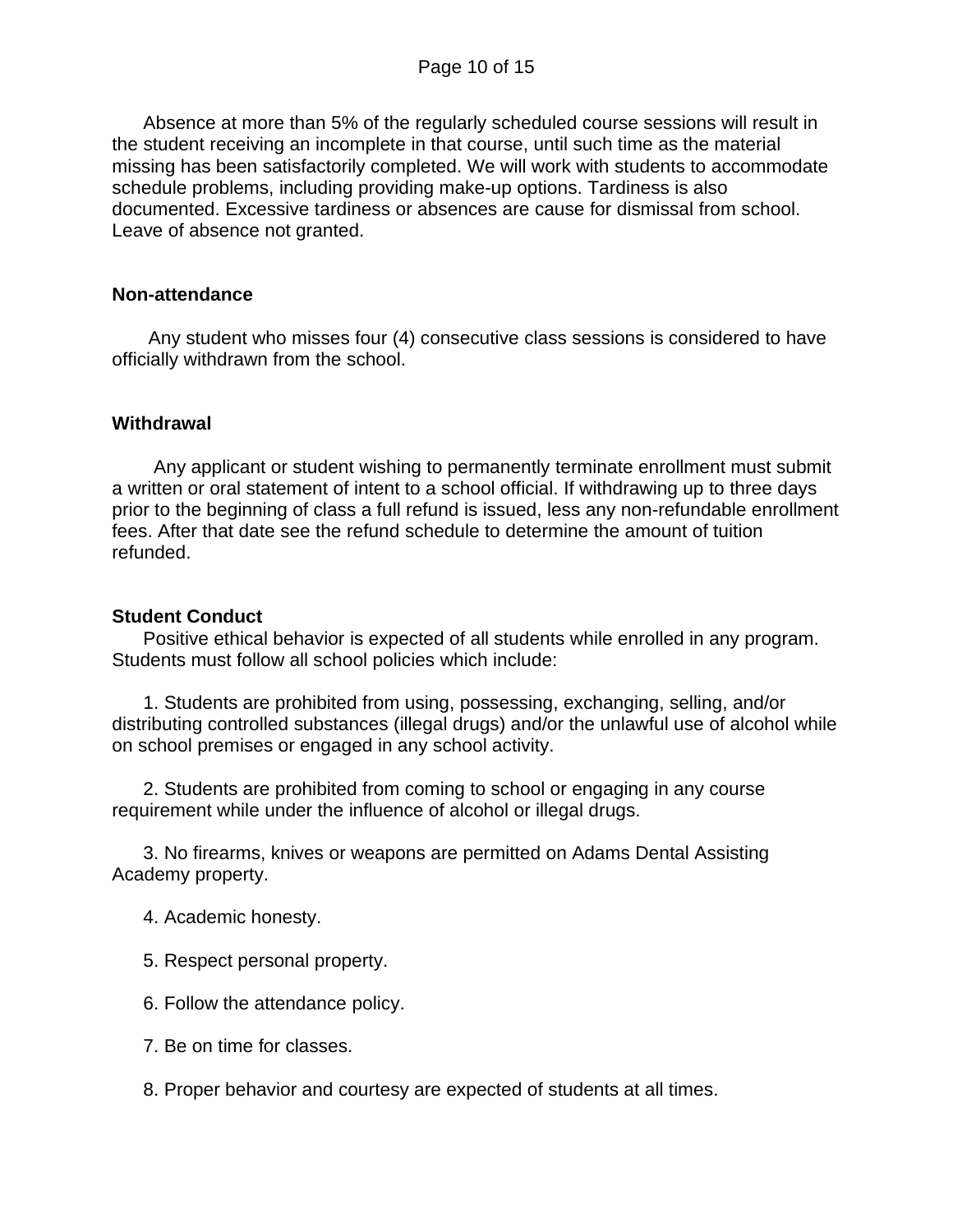#### **Dismissal Policy**

Student dismissal is viewed as a last recourse. A student may be dismissed for, but not limited to the following:

- 1. Violation of the school rules and policies
- 2. Recurring attendance or tardiness problems
- 3. Poor academic progress
- 4. Failure to make any scheduled tuition payment
- 5. Violation of the student conduct policy

A student violating the school's published policies will be expelled when authorized by the school director. In the event of dismissal, any refund will be made according to our refund policy.

#### **Reentrance**

Students who are dismissed for unsatisfactory conduct will not be permitted to reenter. Students who are dismissed for unsatisfactory performance and who have proven themselves incapable of doing the work required will not be permitted to renter. If a student has previously withdrawn, all current application and admission procedures must be followed as if the student is a new applicant. Full tuition, at current rates, must be paid.

#### **Grievance Policy**

Every effort is made to maintain open communications between all people associated with the school. Adams Dental Assisting Academy provides an informal complaint procedure. Students are encouraged to contact the instructor to confidentially discuss any student problem or concern. If any concern or problem cannot be resolved with the instructor then the school director can be contacted to schedule an appointment. If a student has gone through this informal procedure and does not think the concern has been reasonably resolved, the student may begin the formal complaint procedure.

Formal academic and Professional Grievance Guidelines

 1. Student submits written complaint with Adams Dental Assisting Academy Director.

2. Director provides written acknowledgement of complaint to student.

 3. Director investigates and gives student written response, upon completion of investigation.

 4. Student may appeal this decision by Adams Dental Assisting Academyto the Director of The State Board of Career Colleges and Schools.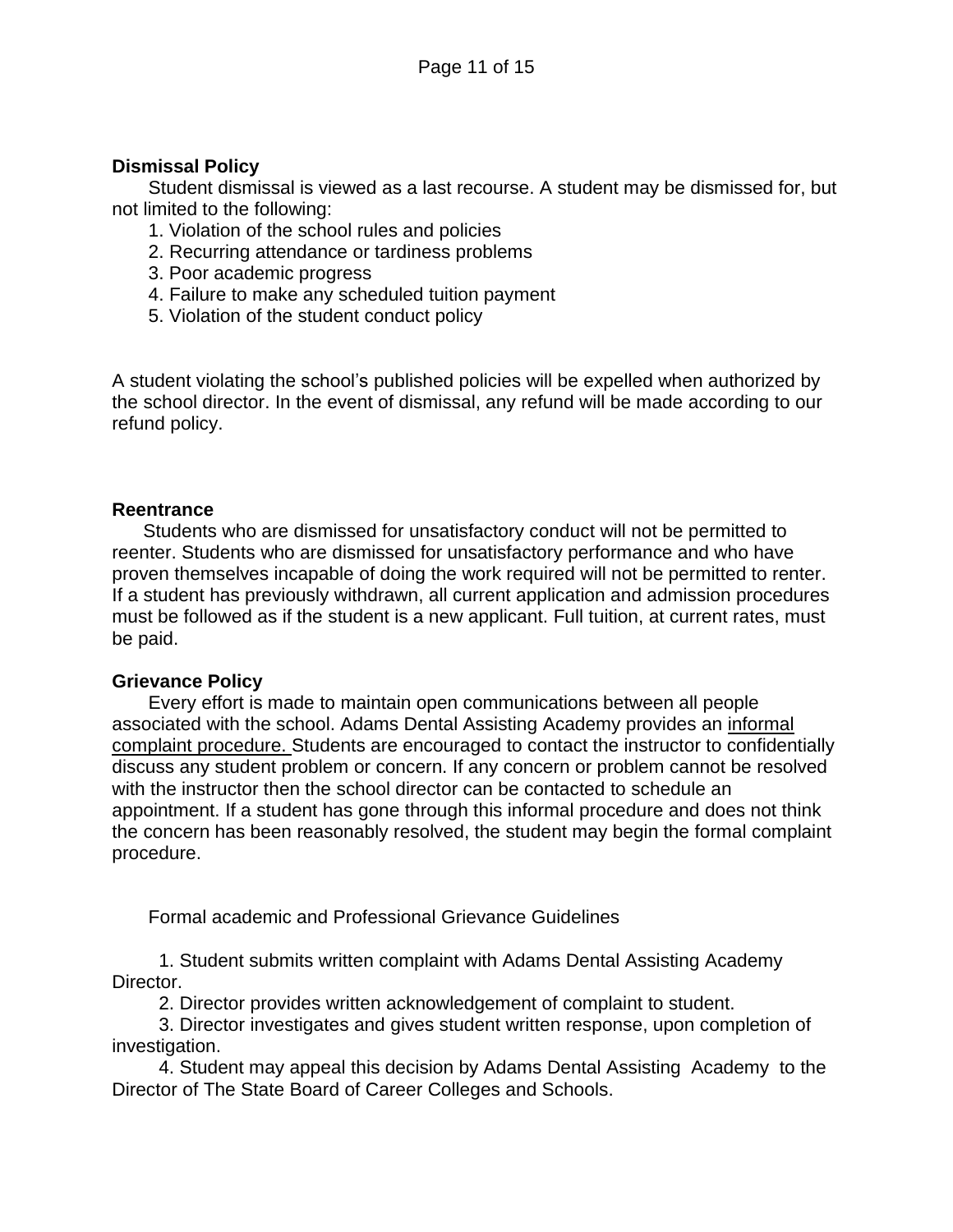Ericka Adams Director 845 Claycraft Road, Suite A Gahanna, Oh 43230 (614) 400-9664

Executive Director State Board of Career Colleges and Schools 30 East Broad St. Suite, 2481 Columbus, Oh 43215 (614) 466-2752 Fax (614) 466-2219 Toll Free (877) 275-4219 E-mail: **[bpsr@scr.state.oh.us](mailto:bpsr@scr.state.oh.us)** Website: http://scr.ohio.gov/

#### **General Information**

#### **Program or Faculty Changes**

Adams Dental Assisting Academy reserves the right to (1) change classes, cancel classes of insufficient size and/or add classes, (2) to change, add or delete courses from a program, and (3) to change faculty, as long as said changes do not alter the overall objectives of a program or increase the requirements needed to graduate.

#### **Placement Assistance**

Employment is not guaranteed a student. However, Adams Dental Assisting Academy does provide its graduates assistance in seeking employment. Assistance will normally encompass the following:

- Interview preparation
- Job search training
- Scheduling of interviews
- Assistance in resume preparation

#### **Location**

Adams Dental Assisting Academy, is located near Morrison Rd and Hamilton Rd. Is easily accessible from anywhere in Gahanna or the surrounding area.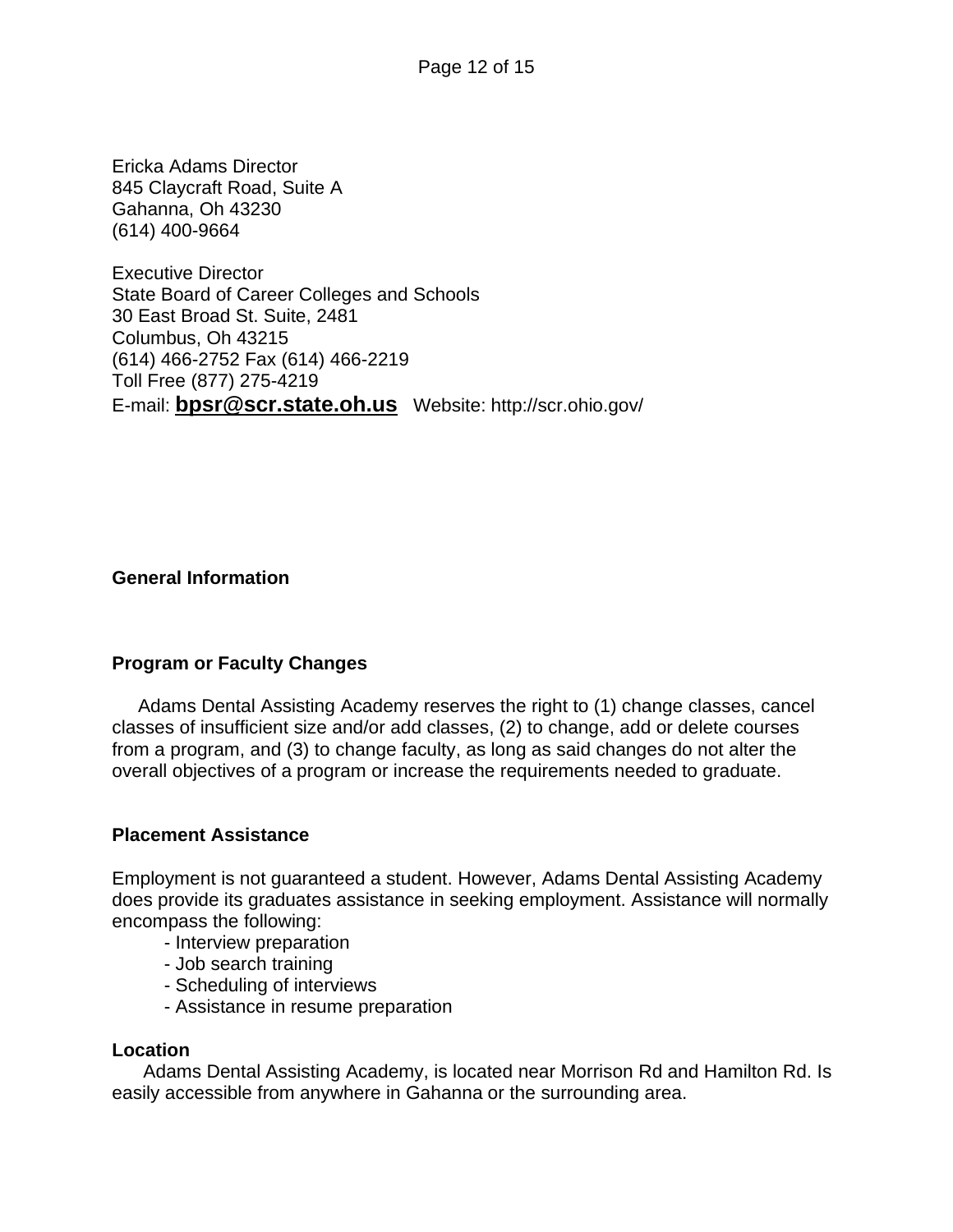#### **State and Federal Tuition assistance**

At this time, Adams Dental Assisting Academy does not accept state or federal aid.

#### **Smoking**

Adams Dental Assisting Academy is a non-smoking facility.

## **Certification**

 $N/A$ 

## **Continuing Education Credits**

N/A

**Transfer Credits** N/A

#### **Scholarships**

At present Adams Dental Assisting Academy does not award scholarships.

# **Faculty List**

Ericka Adams: Director, Dental Assisting Instructor

Cora Brown: Office Manager, Student Relations and Admissions

# **2022 Academic Calendar**

# **Dental Assisting 2022**

## **Spring/Summer Program**

March 18, 2022-Spring/Summer Class Begins. July 15, 2022- Spring/Summer Classes end.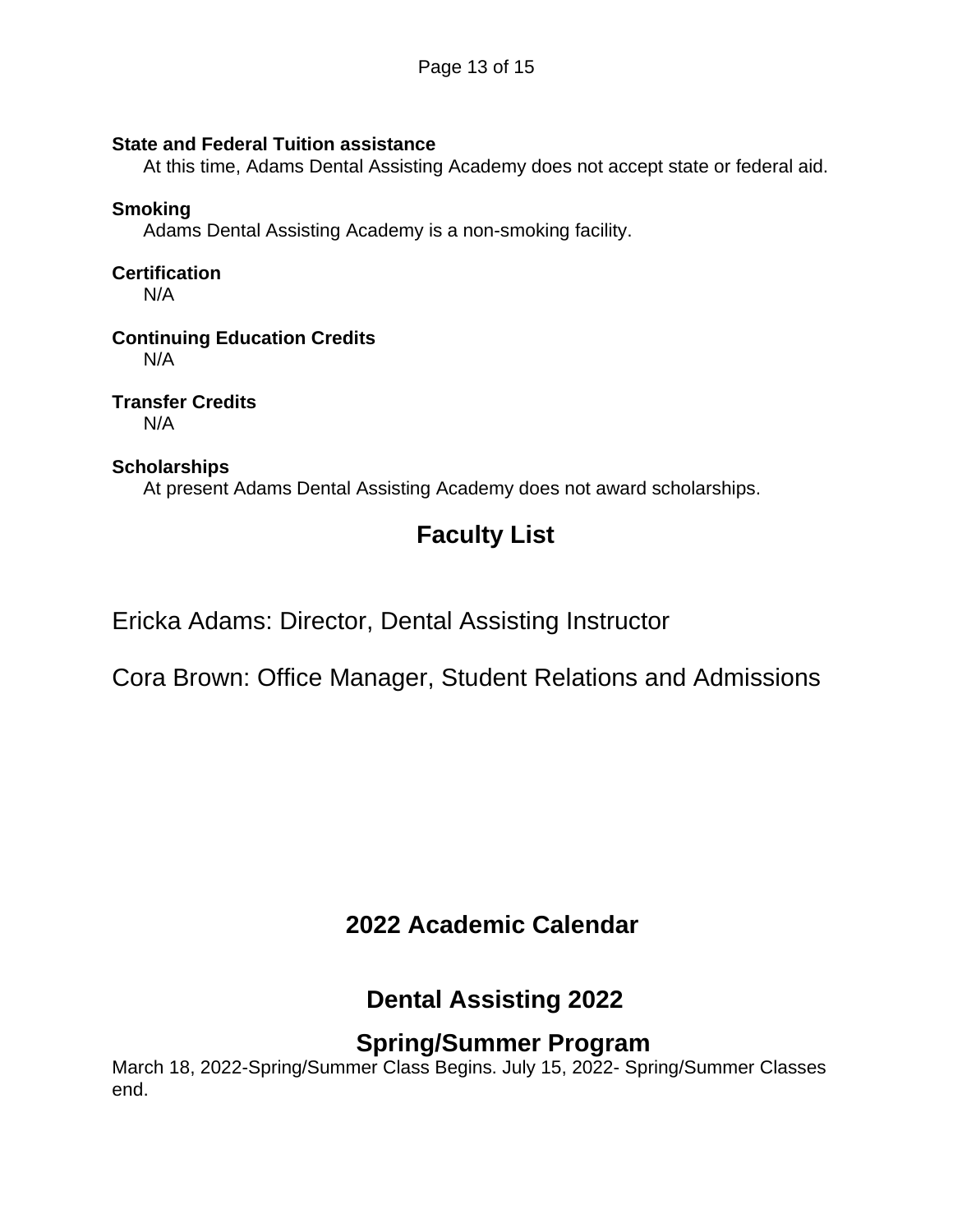#### **March:**

Friday:25

#### **April**:

Friday: 1 Friday: 8 Friday: 15 Friday: 22 Friday: 29

#### **May:**

Friday: 6 Friday: 13 Friday: 20 Friday: 27

#### **June:**

Friday: 3 Friday: 10 Friday: 17 Friday: 24

## **July:**

Friday: 1 Friday: 8 Friday: 15 **Last Day Of Class**

## **Summer/Fall Program**

August 29, 2022-Summer/Fall class begins. December 9, 2022- Summer/Fall Classes end. **August:** Friday: 26

## **September:**

Friday: 2 Friday: 9 Friday: 16 Friday: 23 Friday: 30

#### **October:**

Friday: 7 Friday: 14 Friday: 21